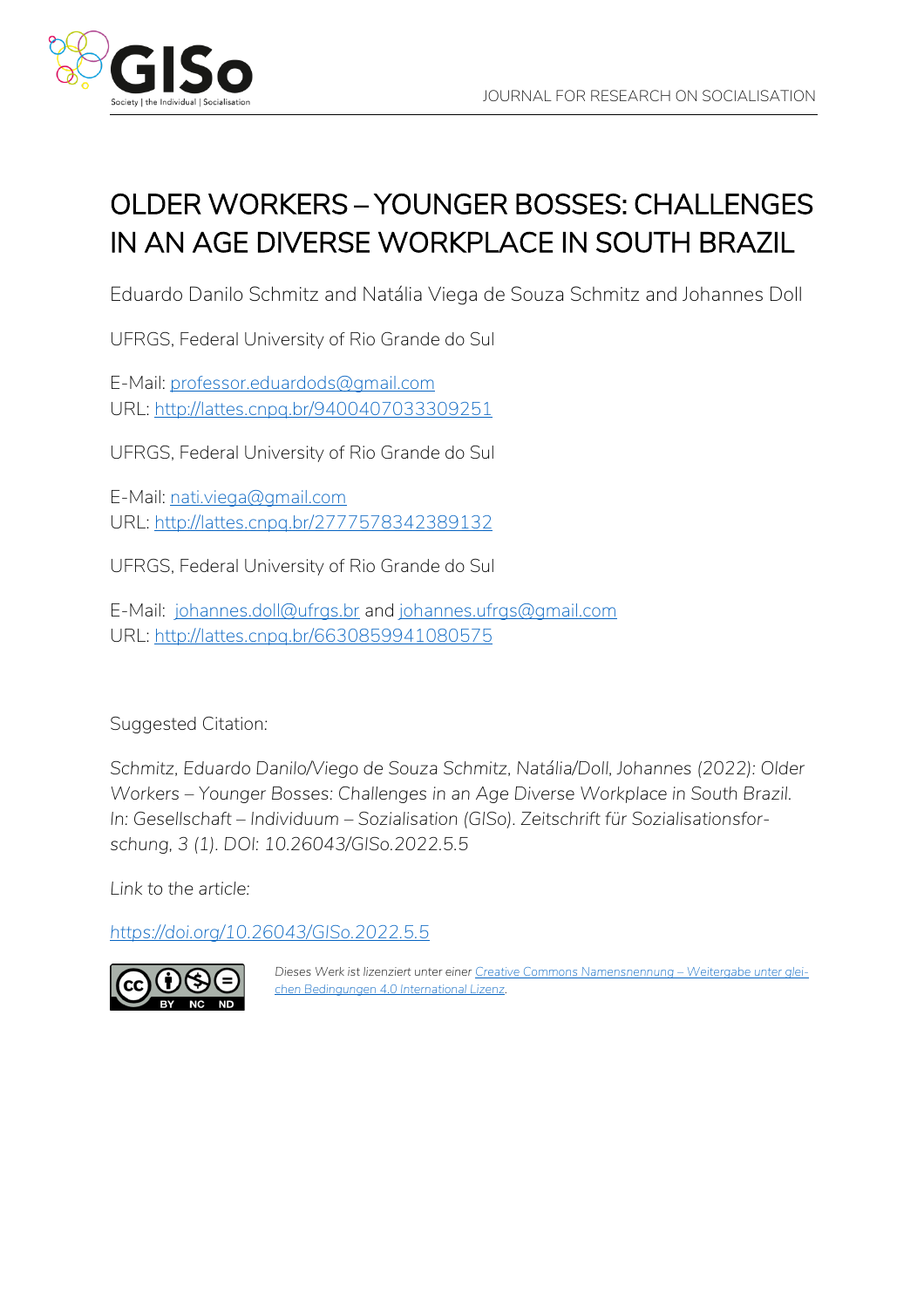# OLDER WORKERS – YOUNGER BOSSES: CHALLENGES IN AN AGE DIVERSE WORKPLACE IN SOUTH BRAZIL

# Eduardo Danilo Schmitz, Natália Viega de Souza Schmitz, Johannes Doll

*In a graying world, age diverse workplaces are becoming more common, even in Brazil. On the one hand, age diversity in a working group can contribute to a broader range of perspectives and ideas. On the other hand, different generations working together can prove to be challenging, especially when classic hierarchical patterns are reversed, as it is in the case of older workers and younger bosses working together. The present qualitative study in a Brazilian service company examines how this relationship is perceived by both sides, using interviews and focus groups. It is possible to illustrate the self-perception of the aging process on the worker's side as well as tensions caused by ageism. The findings show that managers are aware of ageism in the workplace, which is, in many situations, also intersected with gender. In addition to these observed tensions and problems, the results also indicate that learning processes towards a new approach to age diverse workplaces can be initiated on both sides.*

*Keywords: Aging workforce, age diverse workplace, ageism, intergenerational relation, informal learning*

# 1. INTRODUCTION

Population aging is a worldwide phenomenon (WHO 2017) that impacts all spheres, including economic growth (Bloom et al. 2011) and the work environment (Calzavara et al. 2020). As a result, the presence of older workers in the workforce is increasing, which also depends on other factors, such as public policies, company policies on hiring and retaining older workers, workers' individual plans and desires, behavioral trends in the population, and discourses and stereotypes about aging (Taylor/Walker 1994; Bloom et al. 2011; Calzavara et al. 2020). Young and old working together has the potential to cause tensions, especially when traditional structures, such as the master (older) – apprentice (younger) relationship, are reversed and when young people take on the position of teaching older colleagues about new equipment or productive structures (Hirsch 2020), or even turn out to be the managers of the older workers. These tensions could be reinforced by stereotypes on both sides (Smith/Harrington 1994).

The perception of the aging labor market is quite recent in Brazil (Tavares 2015) for which reason we have limited data on the character of age diverse workplaces and about the constitution of these work relations. Against this backdrop, the present article analyzes the perceptions and perspectives of older workers and younger managers about intergenerational relationships in the work environment. Concerning the establishment of a relationship between generations, imaginaries, stereotypes, and discourses exert a certain influence, which can be viewed as a barrier for productive collaboration (King et al. 2019; Hirsch 2020).

This process takes place in specific socio-historical constellations. Thus, we start by introducing some characteristics of the Brazilian labor market. Secondly, three central concepts will be outlined in depth: (i) age diversity in the workspace, (ii) stereotypes and ageism in work relations, and (iii) learning to work together in an age diverse workplace. Next, the study design, methods, and research context will be described. Finally, the results and the discussion of the data gathered in the study will be presented.

# 2. THE BRAZILIAN LABOR MARKET

Certain current global trends in the labor market, such as the aging of the workforce (Martin 2018) or adaptations of retirement systems to population aging (OECD 2021), are similarly found in Brazil. For instance, the number of older employees almost doubled from 2010 (1.203.000) to 2020 (2.159.000) (RAIS 2021) and since the constitution of 1988, three reforms of the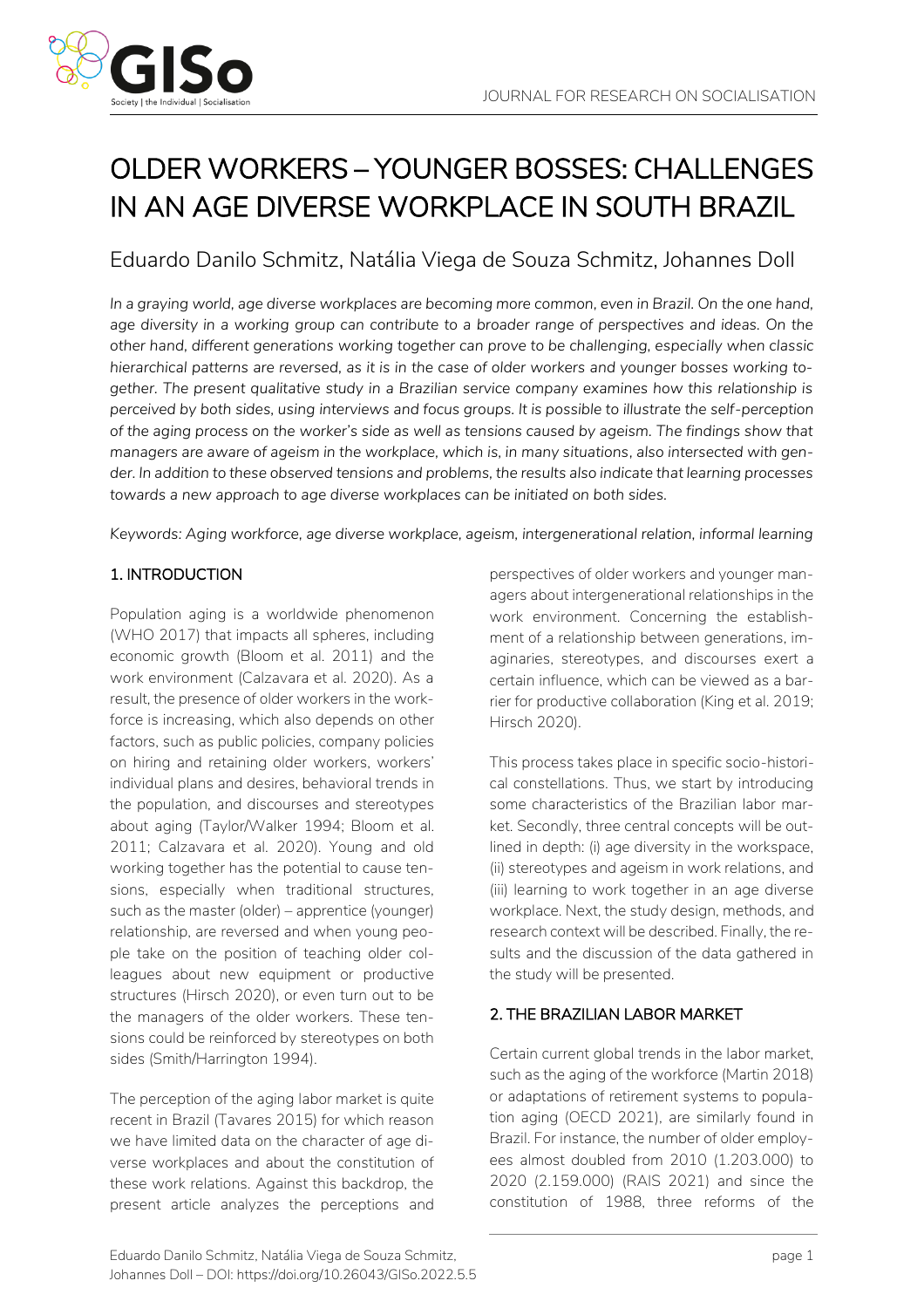

retirement system have been implemented (Pierdoná/Leal 2020). However, some particularities of the Brazilian context are important to be considered, such as the fact that the country was a Portuguese colony until 1815, that its economic structure were mostly based on slavery, and that it had a late industrialization period during the 20th century, driven by the Brazilian State (Brum 1998).

The ageing of the population in Brazil started in 1960 with a rapid decline in infant mortality (1960 – 124%; 2000 – 27,36%) and fertility (1960 – 6.28; 2000 – 2.38) as well as an increase in life expectancy (1960 – 51.64 years; 2000 – 70.43 years) (IBGE 2022). In 2021, Brazil counted a population of 37.7 million over the age of 60 (DIEESE 2021). Despite this, the ageing of the Brazilian workforce has only caught the attention of administrators in the last 15 years (Tavares 2015).

In the process of industrialization, a pension system was developed which, based on the Federal Constitution of 1988, guaranteed a minimum (annually adjusted) wage as a basis. However, retirement has a ceiling of R\$ 7.077 (1.100 EUR) and the vast majority of pension receivers earn only the minimum wage (currently R\$ 1.100 or 170 EUR), which forces many people to continue to work in order for them to supplement their retirement. Research shows that around 21% of elderly people continue to work after entering retirement and 47% of these indicate the need to supplement their income (Giardino et al. 2018). Data from the National Household Sample Survey on this subject shows that only 26.6% pursue formal work, while most engage in work informally, especially in a self-employed capacity (46%) (IPEA 2018).

# 3. THEORETICAL BACKGROUND AND KEY **CONCEPTS**

In this next section, we will elucidate three essential theoretical key aspects: (i) (age) diversity in the workplace, (ii) stereotypes and ageism in work relations, and (iii) learning processes in age diverse environments.

# 3.1 Diversity in the Workplace

Demographic changes require reflections on age diverse working groups (Calzavara et al. 2020), especially by managers and human resources (Gordon 2018). On the other hand, companies' products and services must constantly adapt to a complex and diverse consumer world. One possible solution is to remain open to new perspectives and new instruments and diversity in working groups, including age differences, can be viewed as an interesting path to pursue in this context (Sobrino-De Toro et al. 2019).

Regarding diversity in working groups, there are two basic theories (Horwitz/Horwitz 2007). The *similarity-attraction paradigm* points to the advantages of more homogeneous groups for making workers feel more comfortable in open conversations, in the exchange of information, and in common values, which would lead to greater productivity, while heterogeneous groups supposedly influence social integration negatively and, with it, performance. The *cognitive resource diversity paradigm* highlights that diversity in a working group allows for a wide range of perspectives and experiences, which would qualify the results of the working group. Empirical studies, however, were not conclusive (ibid.).

The intergenerational relations become especially challenging when the hierarchical structure inverts common age norms (Lawrence 1987) with young managers supervising older workers. One of the first studies on this subject (Smith/Harrington 1994) reported young managers perceiving older workers to be less cooperative and to show more resistance towards them, while older workers mentioned the exact opposite. Stereotypes exist on both sides, as Mary Collins et al. (2009) point out in their study, which states that older workers expect less leadership from younger supervisors than younger workers. As a matter of fact, ageism, which means stereotyping because of age (Butler 1969), can be directed against older people as well as younger ones. In this context, age diverse workplaces can be challenging, especially regarding social relations and communications based on mutually negative stereotypes among different generations.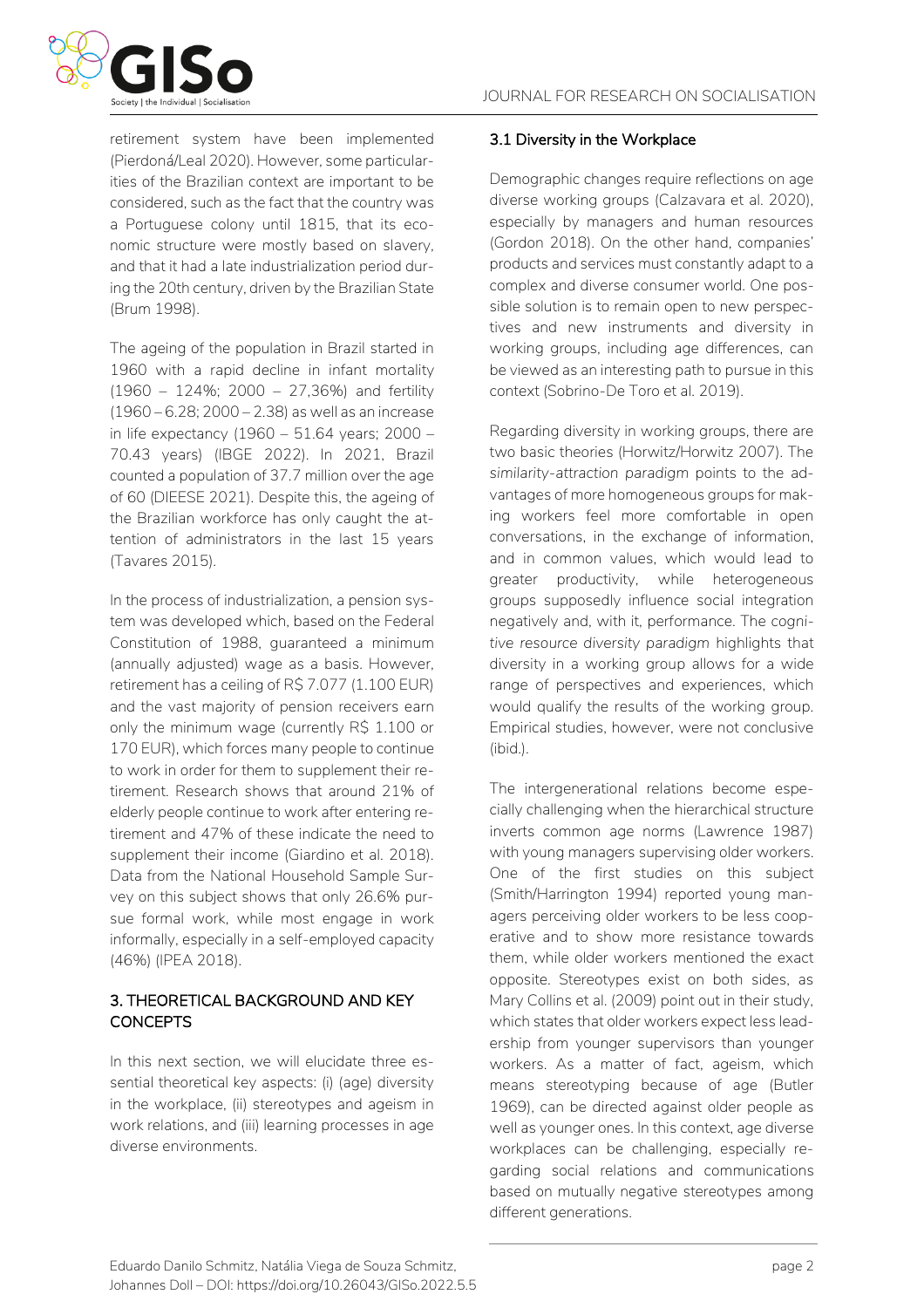

#### 3.2 Stereotypes and Ageism in Work Relations

The concept of ageism was coined by Robert Neil Butler in 1969 to describe the discrimination that older people experience from middle-aged adults, while also including discrimination against younger people. According to him, ageism runs along the same lines as other "isms," based on social class or race. Since the emergence of ageism, this subject matter has remained relevant in the gerontological discourse (Ayalon/Tesch-Römer 2018).

In the workplace, stereotypes of older workers are quite common. Some of them can be classified as positive, for instance, certain qualities, such as experience and dedication, are often linked to older workers. However, most stereotypes have a negative connotation, such as being less motivated, less willing to participate in training, more resistant to change, less trusting, less healthy, and more vulnerable to work-family imbalance (Fasbender 2016). Thomas W. H. Ng and Daniel C. Feldman (2012) evaluated these six common stereotypes in a meta-analysis and stated that the only stereotype providing empirical evidence is the one in which older workers are less willing to participate in training.

One of the specific problems of stereotypes is that they influence the stereotyped person up to the point where some of them start to behave in accordance with the stereotype, thus becoming a "self-fulling prophecy" (Ayalon/Tesch-Römer 2018). The individual perception of ageism might be reinforced by interactions with colleagues and supervisors, contributing to the permanence of ageism at the company level.

In their analysis of 20 studies, Eden King et al. (2019) found only minor and inconsistent differences in job attitudes between the different generations. This result is in line with the study of Ng and Feldman (2012), which affirms that most stereotypes regarding older workers are not consistent. This does not mean that they have no importance. Even if the stereotypes are not true, the influence on all levels of the workplace, such as in hiring, promoting, and social relationships, remains strong.

The increasing number of older workers in numerous companies raises the question of the changeability of the ageism issue. Hendrik P. Van Dalen and Kène Henkens (2020) are evaluating the managers side in a longitudinal study to detect possible changes. They confirm that attitudes are not very susceptible to change – even if there are some changes in the so-called "soft skills,"- such as reliability and loyalty. However, attitudes toward "hard skills," such as physical strength, new tech skills and disposition to train, have not changed. The general attitude towards elderly workers mainly depends on the respective manager's age: Older managers tend to have a more positive vision of older workers.

#### 3.3 Learning to Work Together in an Age Diverse Workplace

In the context of professional work, learning processes take place at different times, in different places, and in different ways. There are planned, organized learning processes, such as refresher courses, lectures, and instructions, but there are also forms of informal learning, which are acquired through coexistence in the work context, inter alia when a newly recruited person learns the organizational functions of his/her position through contact with other workers. In fact, Jay Cros (2011) estimates that 80% of learning in organizations is informal. Although informal, a company can introduce some kind of structure into this type of learning through apprenticeship, group mentoring with older workers, or multigenerational work teams (Ropes 2013). These types of informal learning generally have positive effects, one the one hand, for elderly people who feel valued for passing on their knowledge and, on the other hand, for younger people who feel welcomed and well introduced into the new workspace.

Older workers teaching younger ones is a practice that usually works well because it is in accordance with age norms, as the organizational theory of age effects points out (Lawrence 1987). Teaching becomes more challenging when roles are reversed, as when younger people take on the role of an instructor. As mentioned, these difficulties might even increase when the younger person is not only categorized as a colleague but also as the supervisor, a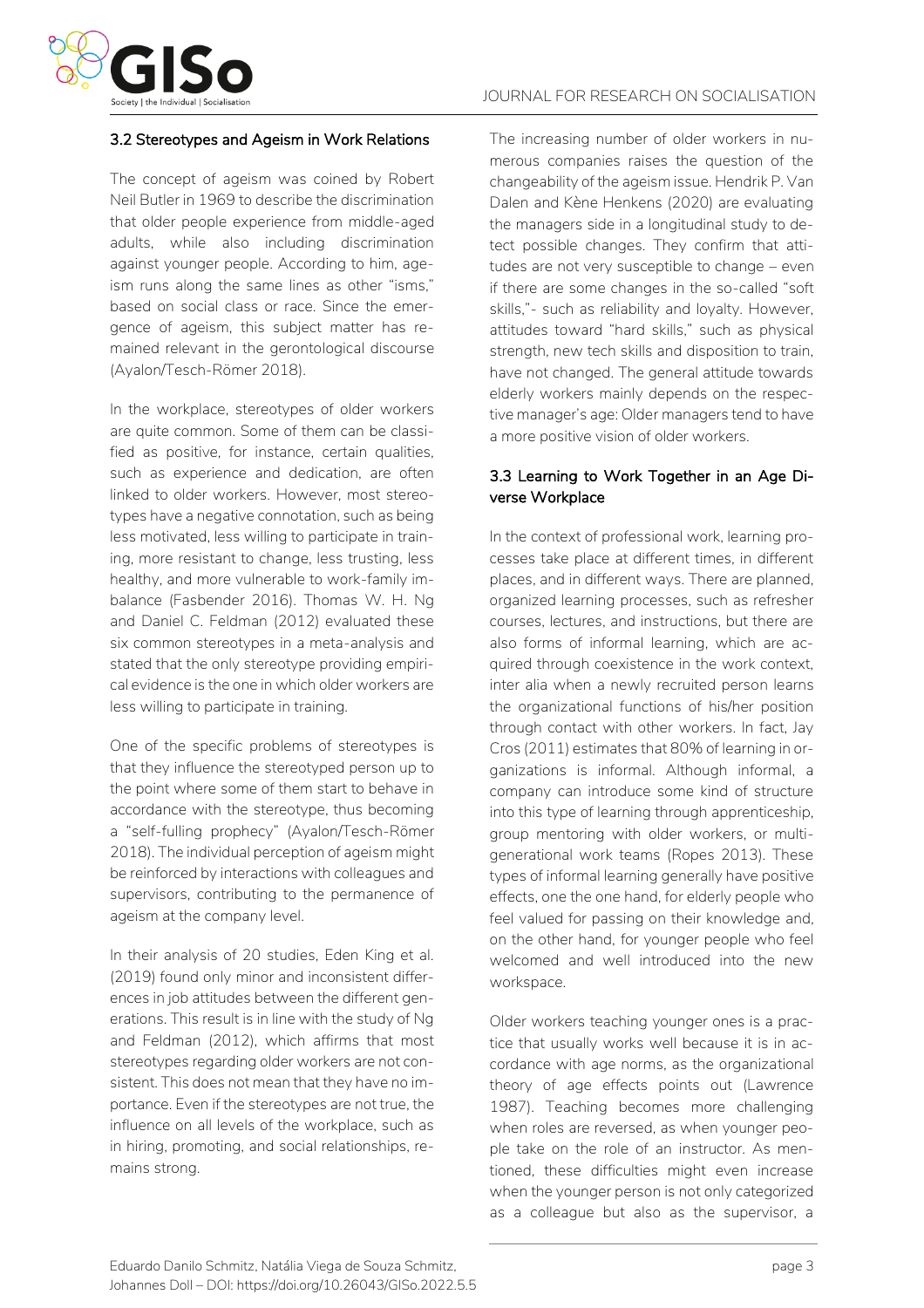

situation which is marked by negative stereotypes on both sides (Smith/Harrington 1994).

At a first glance, tensions, conflicts, and problematic relations might not be very productive for companies, but they could represent the beginning of a learning process. In his model for adult education, Peter Jarvis (2010) points out that the starting point of a learning process in adult life usually stems from a problem or a conflict  $-$  e.g. when a person perceives the challenges of a certain situation as being too difficult to be mastered with previous strategies. Jarvis calls this initial situation *disrupture* and, according to him, this is the decisive starting point for a possible learning process. At this point, a person can either decide to maintain the tension of the disruption or change something about it, which means initiating the learning process. Jarvis (ibid.) developed a complex model of the learning process, which is embedded in a social context as well as a historical moment and includes activities of experience, perception, transformation, and integration in his/her biography, involving cognition, emotion, and practice.

#### 4. DATA AND METHODS

The presented research aimed to analyze the perceptions and perspectives of older workers and younger managers about intergenerational relationships in the work environment. The configuration with younger managers supervising older workers was of interest to the present study, as it may reveal tensions in intergenerational relationships due to the inversion of the traditional structure in which older people supervise younger people (Hirsch 2020). The field of study was a private Brazilian organization maintained by entrepreneurs of goods, services, and tourism in the state of Rio Grande do Sul. It is, therefore, a formal work context in a corporate organization. The organization has approximately 1900 employees who work in different professional fields, such as in gyms, dental clinics, cultural events, sporting and recreational events, libraries, restaurants, and kindergarten schools, among others. The average age of the workers in this organization, at the time of the study, was 39 years, with 15.05% of the workers being over 50 years old.

The research was developed as a case study, which is defined as "an empirical investigation that investigates a contemporary phenomenon (the 'case') in depth and in its real-world context" (Yin 2015, 17). In order to answer the research question: "What are the perspectives and perceptions of older workers and younger managers about intergenerational coexistence in the work environment?", four workers and five managers were invited to participate. The older workers were at least 50 years old (Neri 2005) and were chosen in the light of diversity in their professional fields (maintenance technician, cultural events technician, cleaning, administration). Regarding the managers, the five youngest of the state were interviewed. All of these have had more than one year of working experience at the company and their field of work involves managing people who work in different activities.

Data collection was carried out through four individual interviews with the older workers (aged 50 to 65), identified by the letter "T," followed by the numbers 1 to 4 in the description of the results. We interviewed one woman – T1 (aged  $50$ ) – and three men – T2 (aged 59), T3 (aged 59), and T4 (aged 65). To understand the perspective of young managers, a focus group was held with all five managers (aged 33 to 39) who were identified in the results by the letter "G," followed by the numbers 1 to 5. We interviewed one man  $- G1$  (aged 34) – and four women  $- G2$ (aged 33), G3 (aged 37), G4 (aged 36), and G5 (aged 39). Concerning older workers, we opted for individual interviews, as in these cases biography-related questions could emerge, which require a longer listening time. Regarding the managers, the focus group method was chosen to better identify the implications they share as group.

The interviews were recorded and transcribed. Data analysis was performed using the content analysis technique, which is a set of systematic procedures that allows organizing the ideas arising from the research participants into categories of analysis (Bardin 2009). The thematic analysis allows to identify the "nuclei of meaning that make up a communication, whose presence or frequency mean something to the analytical object in view" (Minayo 2014, 316). Thus, the process started with a first perusal and analysis of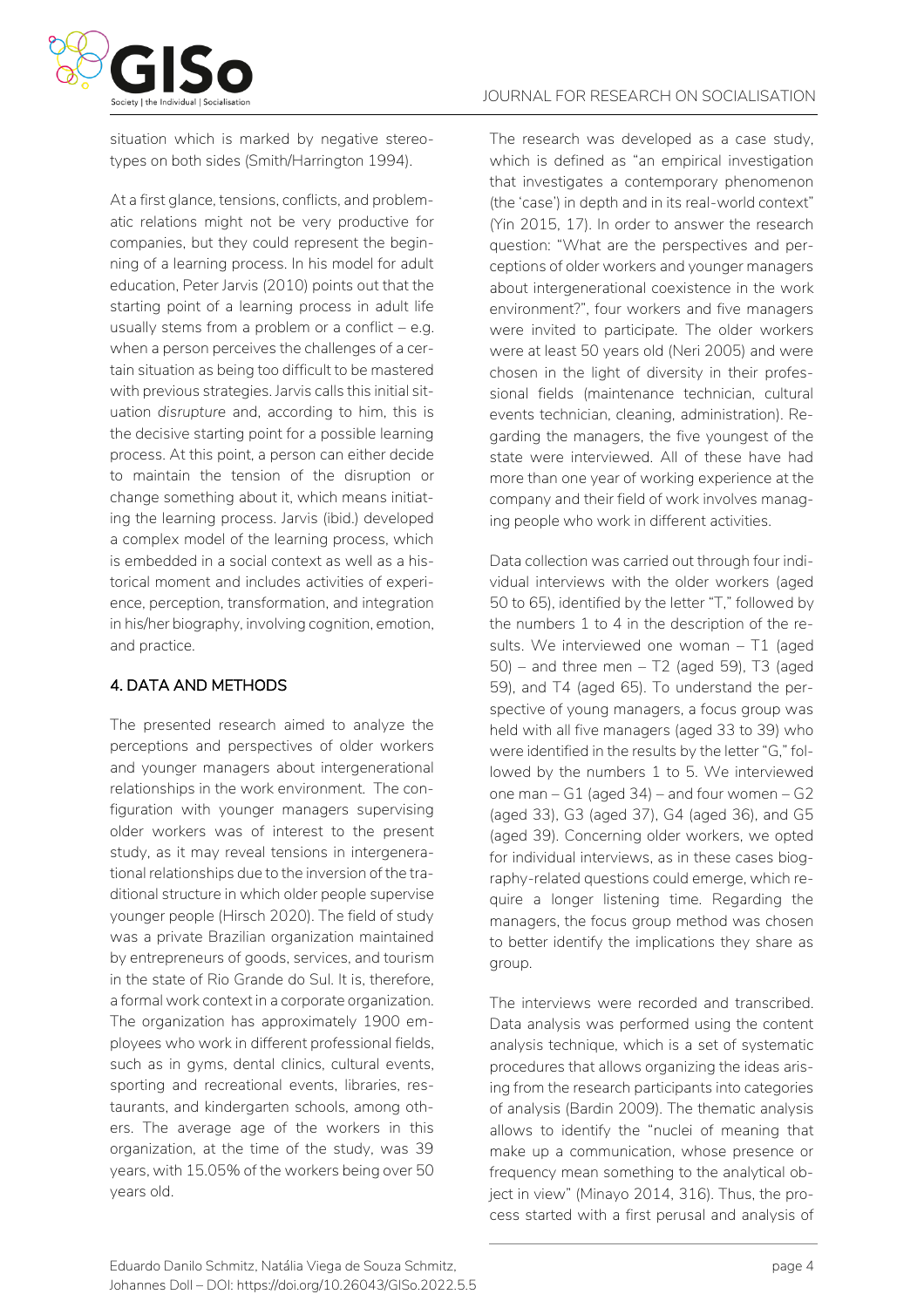

the data, going through the process of unitarization, and grouping of ideas by similarity and ended with the finalization of categories.

# 5. ANALYSES AND RESULTS

In the following, we will present two main categories of analyses: (i) the perceptions and perspectives of older workers as well as (ii) the perceptions and perspectives of young managers.

#### 5.1 Perceptions and Perspectives of Older **Workers**

Initially, the older workers reflected on the differences between themselves and the younger people. They presented their perceptions regarding age-specific physical, cognitive, and communication changes that can be characterized as "a different pace of productivity" (T3, 59 years old) as well as a different way of learning compared to younger people in the work environment. A possible decline in the productivity of older workers is a widely discussed topic. However, it is difficult to be measured (Naegele et al. 2018) and, therefore, leads to inconclusive results (Bryson et al. 2020). In the quote below, an older worker refers to a change in productivity in old age, but he does not indicate the elements usually mentioned in research as a cause, such as health, decreased cognitive abilities, or lack of training (Lallemand/Rycx 2009). He rather attributes this to differences in communication that changed across generations: Young people do everything fast nowadays, cutting words without the time to complete a sentence. This can be viewed as an interesting indication for further thoughts on the topic of intergenerational relationships and informal learning processes in the workplace. "This happens a lot with youth today. They understand in 'half a word.' Perhaps for an older person, it has to be more didactic, you have to say the entire sentence" (T2, 59 years old).

At the same time, older workers reported that differences between generations could represent an opportunity for learning and even be complementarity in teamwork (Rozman et al. 2016; Truxillo et al. 2012). In this sense, managers should not only mix older and younger workers but also "know where to place each one," as highlighted by T1:

*I can't often keep up with technological innovation with the same agility [...]. But I have more intelligence, often emotional control, and more persistence. We are different generations with different characteristics; I just have to know where I'm going to put one and where I'm going to put the other.* (T1, 50 years old)

It is necessary to draw attention to the stereotypes presented in the speech above, according to which older people have more intelligence, emotional control, and persistence, while younger people are viewed to be more innovative and agile. As these groups are considered as "two generations with different characteristics," they have to be considered and positioned differently, which should be the duty of the leading manager. It is worth considering that generalist statements based on age groups can give rise to ageism (Butler 1969), since the judgement in this case is merely based on age, disregarding the singularities of the subjects. In T1's statement, it becomes apparent that the complexity of the phenomenon of ageism is perceived in relation to older colleagues of the same age group but also younger ones.

In the conversation with one of the older workers (T4) about the relationship with younger bosses, interesting elements emerged, such as how a "good boss" should behave in order to prevent the emergence of barriers between the two age groups. These include, for example, knowledge and respect for the physical limitations of older workers and the ability to listen and respect the opinions of older workers who often have little say in age diverse workplaces. The way T4 expressed this last point exemplifies how witnessing the described situation in working practices between younger bosses and older workers had embittered him: "First thing, a good boss, if he knows his employee and already knows how old he is, he knows the limits, he will not force: 'Look, carry this, bring that'" (T4, 65 years old) and: "The good boss is the one who listens. There are bosses who don't listen, not even the opinion of the other, go by themselves and don't care. I've seen that" (T4, 65 years old).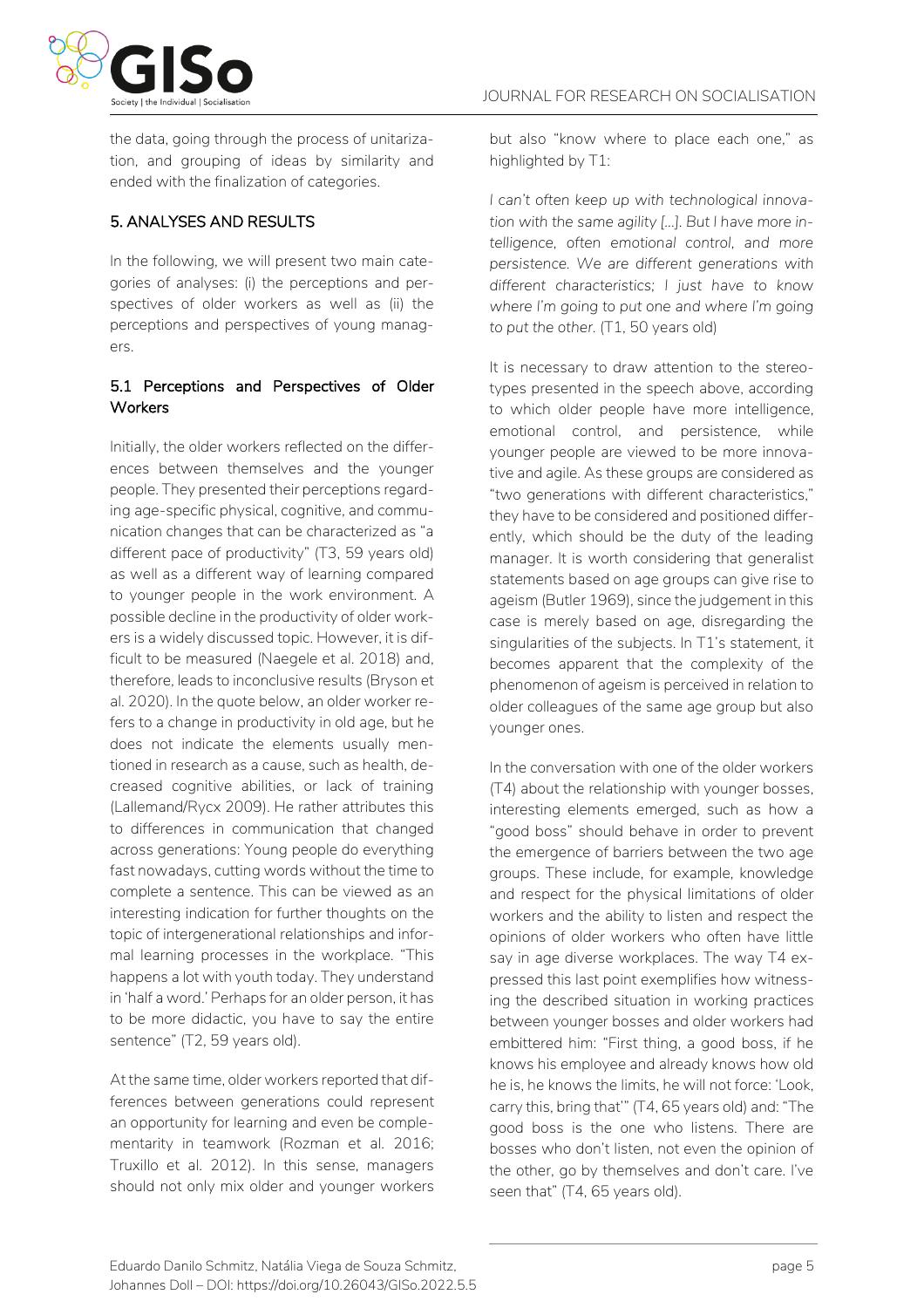

The aspect highlighted by T4 in relation to not being listened to by younger managers corroborates with the reflections of T2 (quote below) about feeling left out of work relationships. In the first case, older workers' ideas are not taken into consideration; they appear to be voiceless as their opinions are not being taken into account. In the second case, older workers are clearly and physically marginalized, being somehow excluded from the working space. Thus, when T2 is asked if there are any possible unpleasant situations in his daily work regarding his age, his response is: "When you start to be sidelined because of age [...], when you start to notice that there is any kind of prejudice regarding your stay in some space, then you will tend to withdraw" (T2, 59 years old).

The attitude of "putting aside" the older worker is clearly related to stereotypes and ageism (Cuddy/Fiske 2002; Appelbaum et al. 2016). According to Liat Ayalon and Clemens Tesch-Römer (2018), ageism is a complex and often negative construct, with effects manifested at an individual and social level. In the quote below, T2 points out that it is not easy to be an older worker. At work, he has "to kill a lion a day." His reflections on his work practices illustrate that, because of his age, he feels he must do more than the other, younger workers, daily justifying his ability and position in the working place. He feels like he is out of place:

*I feel it in my flesh sometimes: "Look, the old dude came up with a dumb idea about [how to solve a working problem]." Sometimes you notice it like: "This one is old; we do not need to listen to him much," do you see? [S]ometimes we need to kill a lion a day after a certain age. At work, you need to look like you're much better than everyone else to justify your stay there, that's a complicating factor.* (T2, 59 years old)

According to Ayalon and Tesch-Römer (2018), ageism can manifest itself in a subtle way in the environment, shaping the view that older people have of themselves – and the view of the people around them – and bringing to light considerably negative effects, as described in the example by T2. However, despite perceiving these differences and prejudices in their working environments, T2 also points out positive aspects related to age diverse working places: "Why not to put two other people a little more mature to work together [referring to a sector where only young people work] ? [...] I think this mixing works well" (T2, 59 years old). For T2, this mix between older and younger workers is perceived as positive, due to the fact that it puts him in the situation of being able to learn new things. In the quote below, T2 even makes clear his preference for working with younger generations rather than with his own age group, as he perceives younger people as more 'open minded' than older ones. Thus, T2 himself also acts in an ageist form, bringing stereotypes towards both generations. "I work easier with young people because the issue of youth urges me to be able to learn things, and very soon to teach things [...]. I prefer to work with young people because it seems that young people have the most open path" (T2, 59 years old).

Thus, in the opinion of older workers, there is a diverse set of generational differences. In this sense, older people are categorized as having "more intelligence," emotional control, and persistence. In addition, they are classified as having more difficulty in learning and as closed-minded, whereas young people are viewed as being more comfortable with technologies, "less intelligent" and persistent, more open-minded as well as having less emotional control. It is important to point out that these characteristics – or stereotypes – were mentioned by the older workers based on a general perspective on old and young people. Thus, in this case, ageism occurs in both directions: in relation to the same age group and in relation to the younger generation. It was also evident that older workers suffer the effects of ageism when feeling ignored in their work environment and, therefore, having to prove their value and competence daily, due to their age.

# 5.2 Perceptions and Perspectives of Young **Managers**

Initially, when asked about their perceptions of older workers, young managers expressed characteristics they considered positive, such as commitment, responsibility, dedication, and focus at work, indicating the perception of several advantages in working with people of this age group. It is worth mentioning that there is a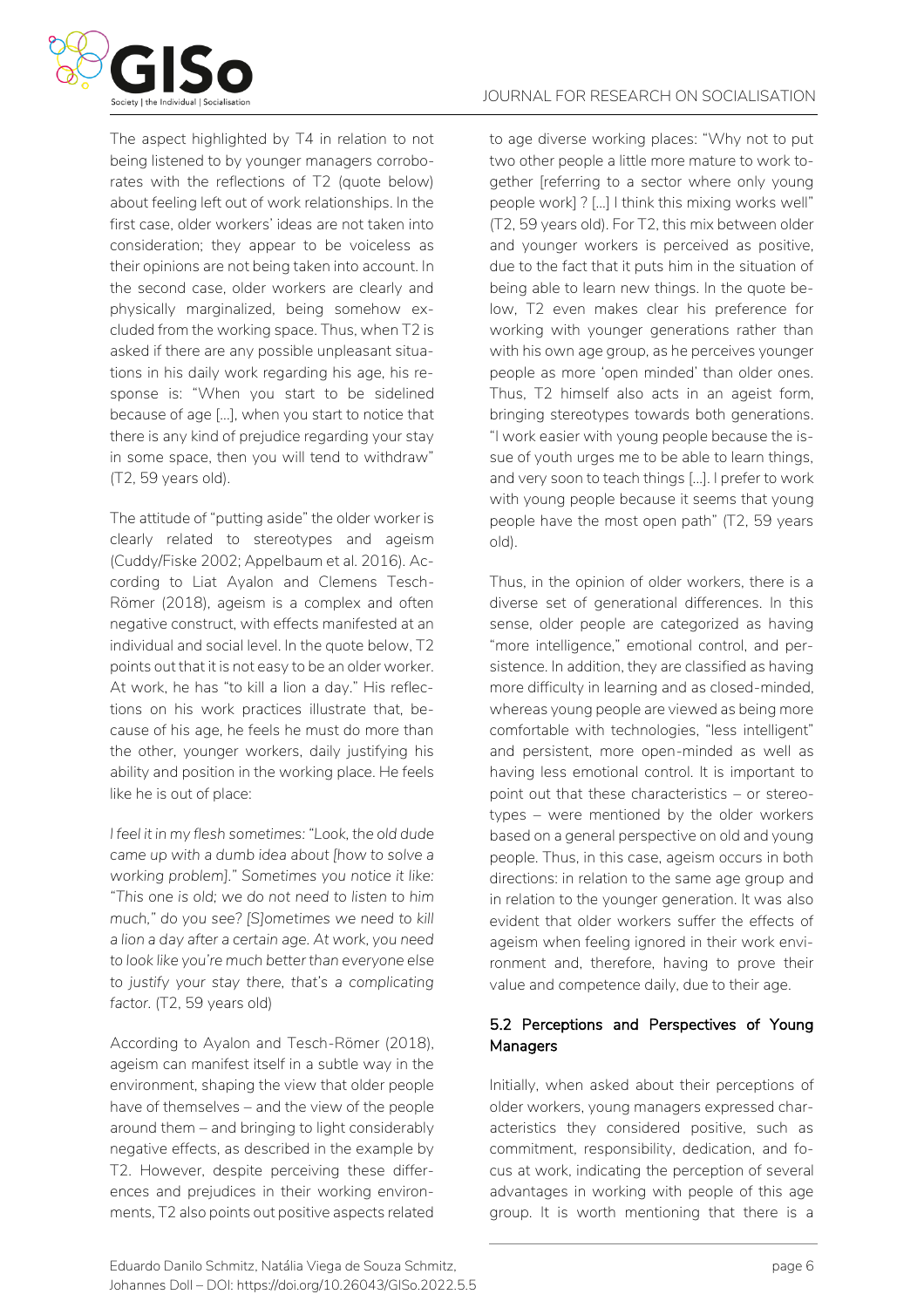

possibility of young managers having stated/mentioned "positive aspects" at the outset of the conversation because they might have thought about what was "politically correct" to be voiced in an interview and also because they might not have felt at ease in front of other managers, while being in a focus group session together. In any case, younger managers highlight various positive aspects, emphasizing that recruiting older workers may represent a positive initiative: "Mine are never absent, I think they have this feeling of great responsibility, and of valuing work" (G2, 33 years old); "The three of the general services, all of them are over 50 years old [...]; there is that issue of commitment because they see the service as something worthy" (G1, 34 years old); "She is the best in general services, she is the one most focused on work" (G3, 37 years old).

Other studies carried out with managers corroborate the perceptions of the participants of the present study. In the research of Helen Dennis and Kathryn Thomas (2007), older workers were valued for their experiences, knowledge, and work habits, highlighting a greater commitment to quality, loyalty, punctuality, the ability to remain calm in times of crisis, and respect for authority. In Lara Pinto's research (2014), positive aspects such as availability, commitment, connection with the company, and experience were also mentioned. In the Brazilian context, the study by Vanessa Cepellos and Maria J. Tonelli (2017) revealed the five main benefits of having older workers from a manager's perspective: professional experience and knowledge acquired throughout their career, commitment and sense of responsibility, diversity of ideas within the team, the ability to disseminate the company's culture among the youngest workers, and the ability to disseminate the behaviors expected by the company among the youngest workers.

It is, therefore, worth reflecting on these positive perceptions that have emerged and are recurrently attributed to older workers. On the one hand, it is possible for older workers to feel vulnerable and afraid of losing their job when inserted in an unstable (Pereira et al. 2019) and ageist (Ayalon/Tesch-Römer 2018) labor market; therefore, they also feel the need to value work more than younger people – as indicated by T2 above –, thus, manifesting characteristics such as greater commitment, responsibility, punctuality, and respect for authorities. In G3's statement, the older worker under her supervision "is [simply] *the best* in general services," while in G1's description, older workers are those who "see the service as something *worthy*" and G2 states that "they have this feeling of *great responsibility*." However, one should also consider that these behaviors could be generational traits acquired in a past socialization of these subjects working life in which specific cultural values were existent. It is also necessary to point out the presence of ageism of young managers towards their own generation, since these positive characteristics that were attributed to older workers were placed in opposition to the posture of young people who, according to this discourse, do not possess these qualities.

*Furthermore, portraying G3's statement in full, another important aspect emerges:*

*She is the best in general services, she is the one most focused on work. The others are dispersed in conversations. It turns out, they are more absent because they have small children, so the woman is already a grandmother, she no longer has this commitment to children. (G3, 37 years old)*

G3, a young female manager, states that other women are often absent from their/the workplace because of their children, which is not seen as a positive aspect, and stands in contrast to the older female worker who might already be a grandmother and, thus, no longer has a commitment to children. Although one must consider that grandparents in a country like Brazil where these notably participate in their grandchildren's care could have commitments towards their (grand)children and might be working for exactly this reason: to support their children and grandchildren. Research has shown that this is one of the biggest reasons for older people's indebtedness (Buaes 2012; Schmitz 2020) and, therefore, probably also for their continuation of work. Thus, gender is also an important aspect to take into consideration when analyzing ageing in the workplace, as these categories might strongly intersect.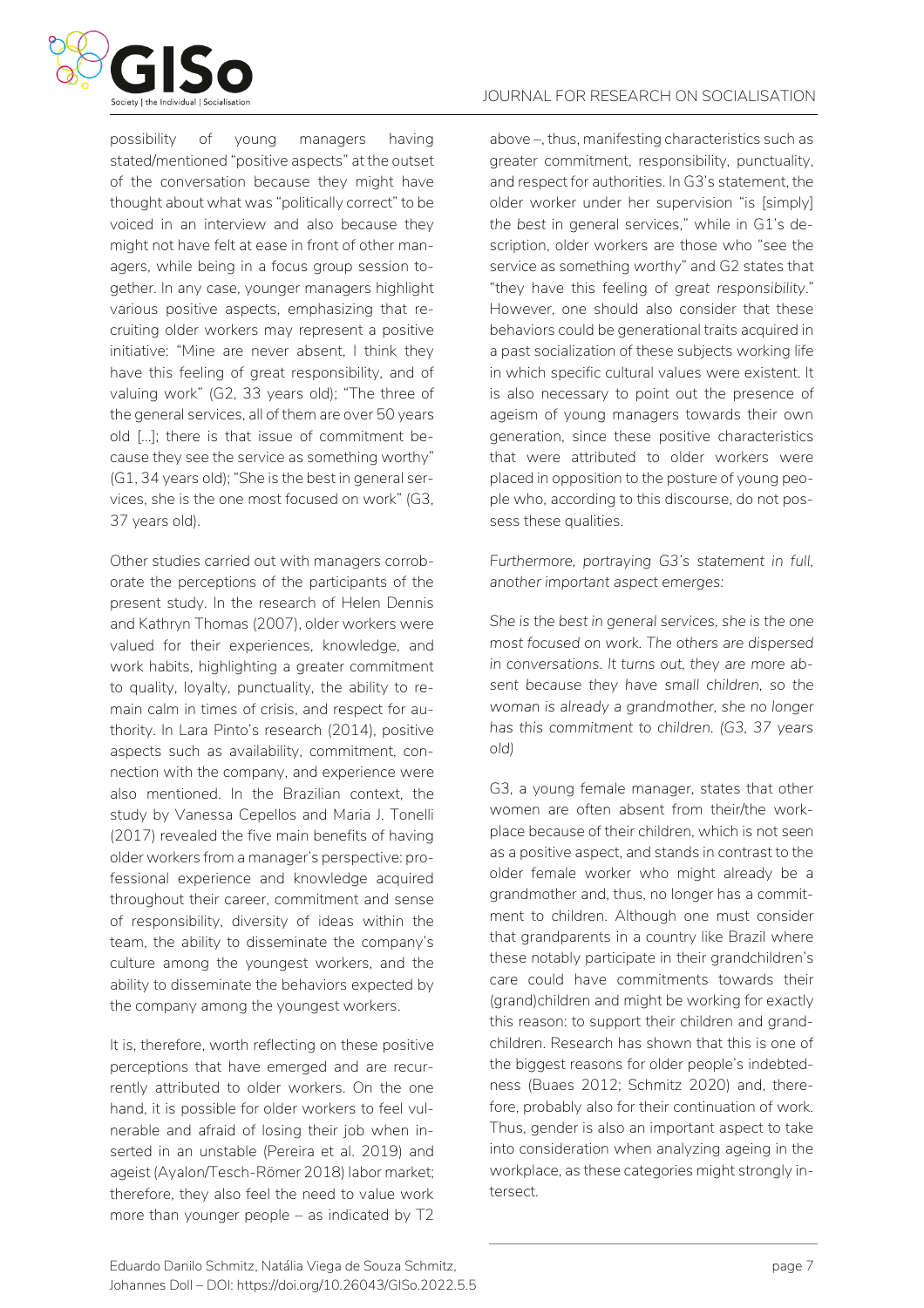

In contrast, aspects about the challenges of working together with older people were also mentioned, such as the lack of flexibility to change, resistance, and accommodation. These characteristics are recurrently associated with older workers, due to the stereotypes towards this age group (Bryson et al. 2020; Calzavara et al. 2020; King et al. 2019). "I have a 47-year-old woman at SAC who is resistant to change [...]; you can't move a printer, because the printer has always been there" (G1, 34 years old); "One of the negative points of this generation is the difficulty in changing" (G5, 39 years old).

While one of the managers (G1) speaks about a concrete experience, the other (G5) attributes these characteristics to the entire older generation, demonstrating a stereotyped perception. In Pinto's (2014) research, managers indicated perceiving too much habituation in daily habits that constitute a disadvantage in having older workers. In other studies, the difficulty with changes and accommodation also emerged as a characteristic of older workers (Henkens 2005; Warr 2001). Cepellos and Tonelli (2017) revealed unfavorable points associated with older workers: a lack of flexibility, professional outdatedness, and difficulty in recognizing leadership when leaders are younger. In addition, concerns arose about health problems and physical issues of older workers that could have an impact on work. "Two general services people who were hired in the same selection, aged more than 50 years at the time [...], soon afterwards they were both on sick leave. And that's the fear we have as a company" (G4, 36 years old).

In regard to workers' performance and work pace, Thierry Lallemand and François Rycx (2009) have shown that an older workforce has the potential to be less productive. In other studies, managers mentioned the same perception of older workers not being able to perform at the same pace of work (Brooke/Taylor 2005; Henkens 2005; Pinto 2014). There are, however, different results regarding this issue, revealing that the question concerning the productivity of older people remains inconclusive (Aubert/Crépon 2003) and that productivity itself is a difficult aspect to measure (Naegele et al. 2018). Van Dalen et al. (2010), when distinguishing the different dimensions that influence the productivity of workers, observed that both employers and employees, older and younger, considered hard skills to be more important than soft skills, which can impact the perceptions of productivity. Thus, one can determine a consensus among several authors that productivity depends on the work environment as a whole, including the field of activity, the physical structure of the environment, and the organization's culture, among others, which should all be in harmony with the needs and potential of the worker (Bryson et al. 2020; Countryman 2016; von Hippel et al. 2013).

Other negative perceptions reported by the managers in our study were related to some "difficulty with technologies" (G4, 36 years old), which also appeared in other studies. Henkens (2005) investigated the image attributed to older workers and revealed that the managers participating in the study had a stereotyped view of these subjects, including the assumption that older people have difficulties with technologies. Pinto (2014) studied how companies in the textile sector in Portugal dealt with the issue of the age of their workers and revealed that, among the disadvantages that companies saw in having older workers, the difficulty of these professionals with technologies was emphasized. The same conception also emerged among managers participating in the study by Cepellos and Tonelli (2017).

It is also interesting to observe that young managers recognize their own prejudice towards older ones. In the quotes below, G5 mentions that "maybe [she does] have a prejudiced look" towards older workers while in G3's statement, ageism is manifested by her understanding of an older person not being able to be the supervisor of a school.

*Maybe I do have a prejudiced look [...], maybe the person doesn't have so much vitality to do the job anymore, because it's one thing to hire a 50 year-old person for a more administrative sector where he will have to work more intellectually than work in the more manual service.* (G5, 39 years old)

*If I had made the selection without knowing her, maybe I wouldn't have hired her [...], her hair is practically all white, you look at her, she's a*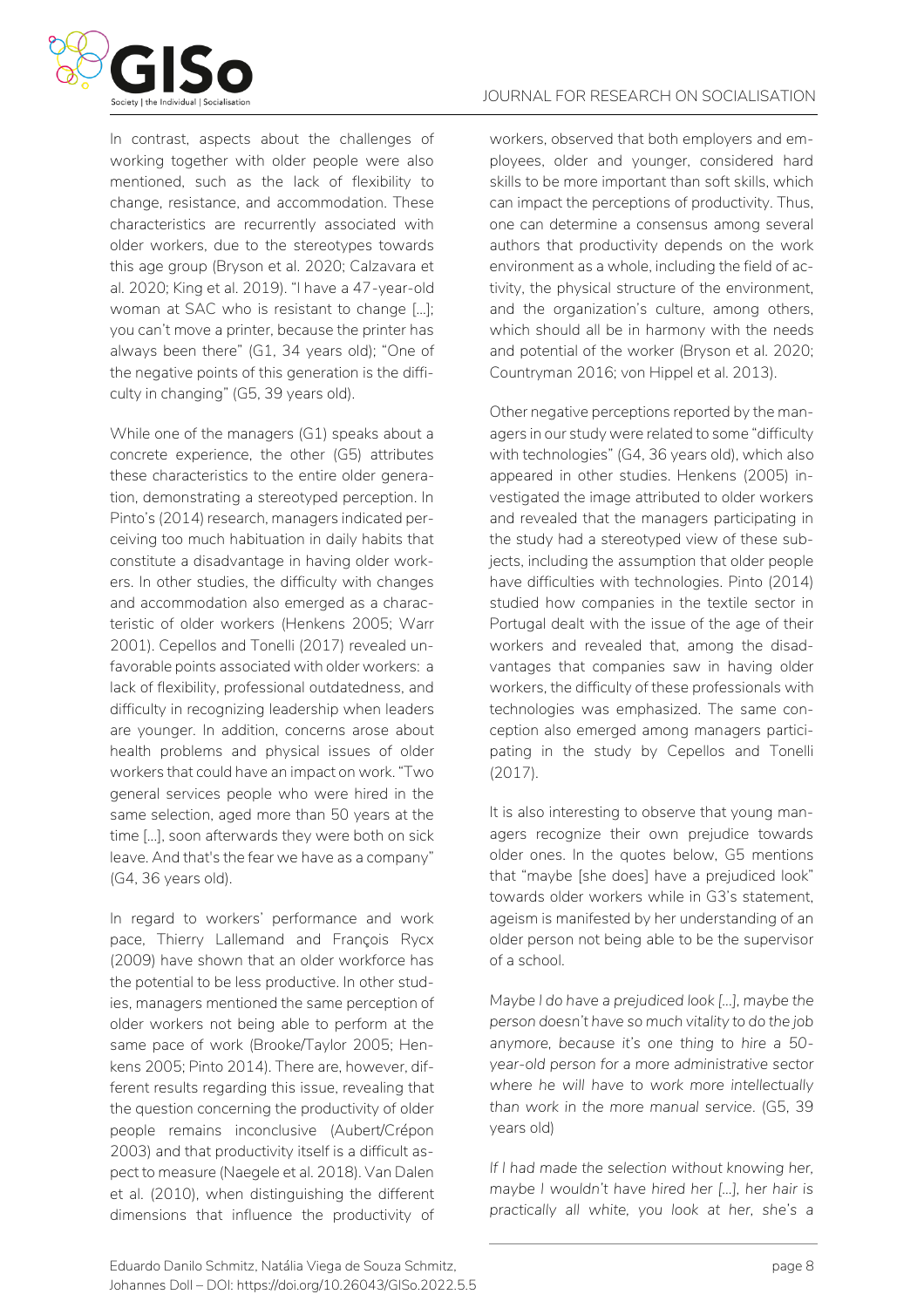

*grandma! But I'm not going to hire a grandma to be a supervisor, right?! But as I already knew her work [...], I hired her and the time she stayed with us was really excellent.* (G3, 37 years old)

The physical appearance, such as the almost completely white hair, classifies the older woman as a "grandma" – another stereotype, as grandparents are not necessarily old and not every old person is a grandparent (Ramos 2011) –, and a grandmother seems unsuitable for managerial tasks. Moreover, G5 even seeks for endorsement for her perspective, pointing out that her view about the grandmother is obvious and universal and, thus, would clearly be supported by the group: "I am not going to hire a grandma to be a supervisor, *right*?!" Furthermore, a clear recognition of their own prejudices is detectable in both quotes. In the first, the manager reflects that despite possible physical limitations that may arise with age, these workers could be used in more administrative tasks, which do not require physical vigor. The second quote states that besides her prejudices towards older people, "the time she stayed with [them] was really excellent." Thus, these examples show that younger managers show a capacity of reflecting and individuating some of their own stereotypes, which could be an important step towards dealing with them.

As older women may suffer from a *dual*ism at the workplace, being judged through ageism and sexism, the same can occur in relation to young female managers, but in a reversed direction: "I still suffer from it today: There are people who look and say: "Who is the manager?" Then I see that they are looking for an older person, an older, taller man. No! Here is a short woman, younger" (G4, 36 years old). As G4 pointed out, management positions are not expected to be occupied by women, especially when they are young and small in height. The ageism towards younger people that creates stereotypes like not being capable or being uncommitted and inexperienced intersects with the aspects of body and gender in the present research. In G4's statement, she clarifies that occupying an older man in a management position is not only something that is expected, but it is also something that is desired. Being an older man, and especially being a taller older man, appears to be a synonym for capability. Based on the argumentation of Barbara S. Lawrence (1987), it can be said that women in managerial positions are opposed to gender norms, given that even in work areas where women represent most of the workforce, very few women are in leadership positions (Place/Vardeman-Winter 2018). Thus, we need to consider that ageism in workplaces may intersect with other structured power relations, such as sexism and (able-)bodyism – and presumably also with racism and classism, among others.

This statement of G4 was followed by a group consensus, which enables us to expand the reflection on the phenomenon of age prejudice, noting that it does not only occur towards older workers but also towards the younger ones, an aspect already mentioned in the article by Butler (1969). Ageism against younger managers illustrates that the traditional age norm attributes leading positions to older persons. This age norm produces consequences, as Lawrence (1987) explains in her organizational theory of age effects. Other authors validate these stereotypes against young people by categorizing them as being less loyal, less professional, less trustworthy, less experienced (Rozman et al. 2016), less emotionally stable (Gibson et al. 1993), immature, and more likely to change jobs (Newton et al. 2005). Stefan Alexander Grandl's (2016) study also provides support for this conception, revealing that in a managerial position, stereotypes can pass on from older to younger workers. Also interesting to note is that these prejudices are even stronger when intersecting with gender and body.

# 6. FINAL CONSIDERATIONS

The present study analyzed how older workers and younger managers perceive intergenerational relationships in the work environment within a Brazilian organization by using a qualitative approach. When listening to older workers, it became apparent that they are aware of changes regarding their aging process and that they try to cope with tension that emerges from intergenerational differences. Ageism proves to be a challenging obstacle, one that subjects must live with and which limits the potential of relationships. In the present study, ageism appears as a multidimensional phenomenon. Older workers expressed ageism towards younger people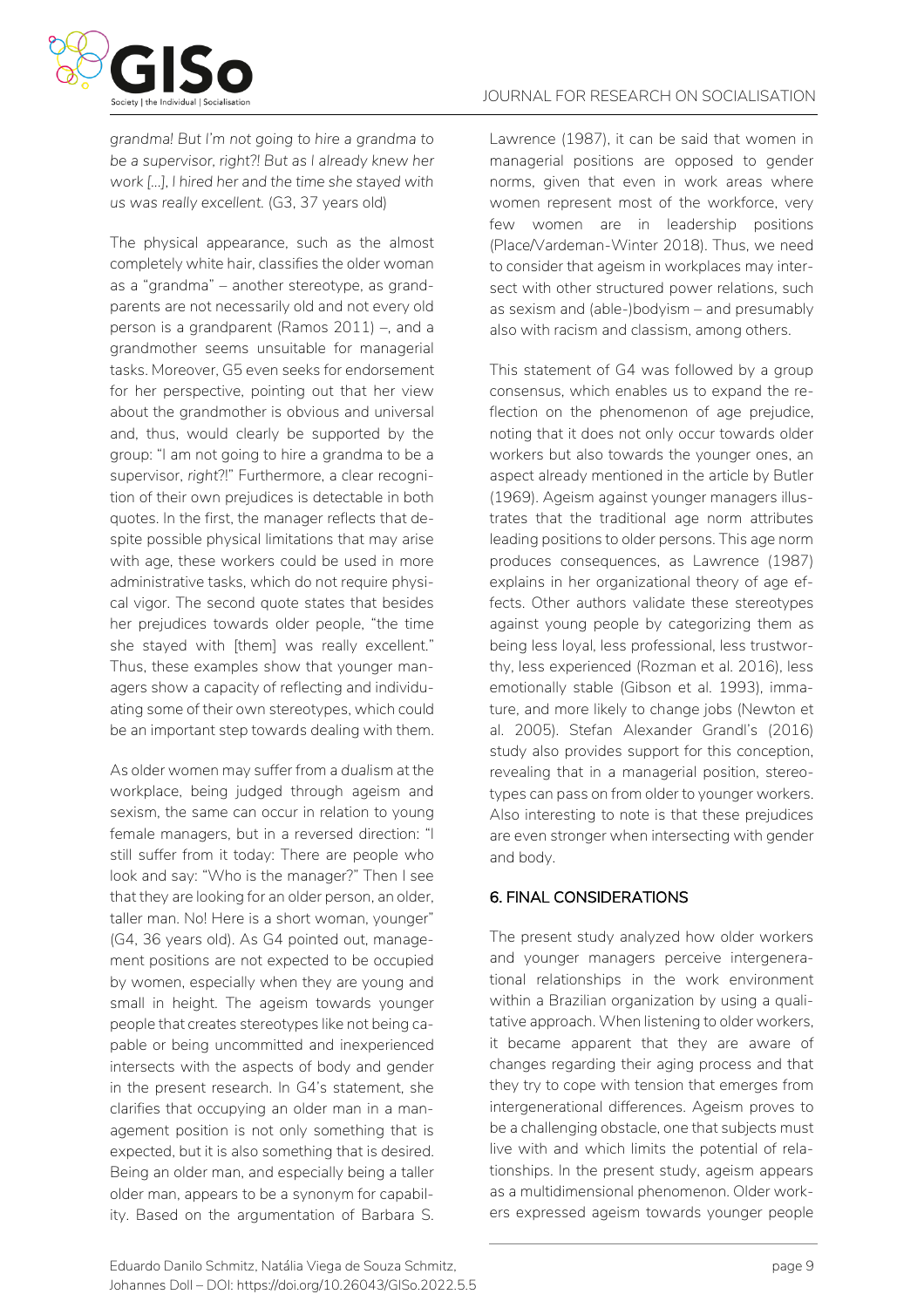but also towards their own generation, just like young people who revealed a prejudiced view towards their own generation and towards the older workers. While these daily tensions represent a source of suffering, they can also constitute opportunities regarding workers' reflection, adaptation, and learning. The example given by the worker T2 who mentioned "having to kill a lion a day," might be a clue as to how older workers learn to live with younger generations in the work environment, i.e. managing prejudices and relying on positive facts in relationships.

Regarding the statements of younger managers, positive and negative aspects of coexistence emerged. Younger workers recognize the prejudice they have towards older people, also manifesting the prejudice they themselves suffer in the work environment, not only because of their age but also because of their gender and other body characteristics, revealing the possibility of coexistence of various types of prejudices. This fact demonstrates the need to expand the discussion about the impact and nature of prejudice in the work environment.

As previously mentioned, the present study made it possible to deepen the understanding of the perspectives that different generations have on intergenerational coexistence in the work environment. The results illustrate that older workers' perceptions of intergenerational employment have the potential to turn negative when younger people are employed as supervisors, resulting in greater tensions. In addition to the social roles played by the subjects, personal characteristics also influence the relationships between generations. The fact that older workers and younger managers are able to reflect on their own ageist stereotypes based on concrete experiences indicates the possibilities of developing better interactions between generations through open dialogue. In this sense, we can coincide with Jarvis (2010), when he states that learning is an intrinsic phenomenon of life, which occurs throughout the entire lifespan, not necessarily connected to a formal educational process but to experiences transformed into knowledge, emotions, and practices, resulting in a modified and more experienced human being. Above all, the present research reveals the need to develop people management policies that enable education about intergenerational coexistence.

The limitations of the present study are the specific context of data collection and the formal work environment of a given organization with a small number of participants. However, it is important to point out that the existence of ageism directed at different age groups also appears in several other studies, which signals the need to generalize the analysis of this phenomenon. We suggest that further studies in different scenarios should be carried out, such as, for example, in informal work. In addition, research should try to better understand the intersection of age, gender, and body, as it has proven to be an important aspect for understanding intergenerational work relationships. Age prejudice might not occur in isolation, being linked to other types of discrimination both towards old and young (Hirata 2009; Fontoura/Piccinini 2016). Thus, it becomes crucial to analyze ageism from an intersectional perspective. This article presents existing structures in organization's intergenerational relationships which might also exist in other organizations. On this basis, further comprehensive qualitative and quantitative studies, showing intergenerational relationships in the context of work in a more general sense, would be of great interest.

# **REFERENCES**

Appelbaum, Steven H./Wenger, Richard/Pachon Buitrago, Carolina/Kaur, Ravneet (2016): The effects of old-age stereotypes on organizational productivity (part one). In: Industrial and Commercial Training, 48 (4), 181–188.

Aubert, Patrick/Crépon, Bruno (2003): Age, Wage and Productivity: Firm-Level Evidence. In: Economie et Statistique, 363, 95-119.

Ayalon, Liat/Tesch-Römer, Clemens (2018): Introduction to the section: Ageism – Concept and origins. In: Ayalon, Liat/Tesch-Römer, Clemens (Eds): Contemporary Perspectives on Ageism. Cham: Springer, 1–10.

Bardin, Laurence (2009): Análise de conteúdo. 4th ed. Lisboa: Edições 70.

Bloom, David E./Canning, David/Fink, Günther (2011): Implications of Population ageing for Economic Growth. NBER Working Paper No.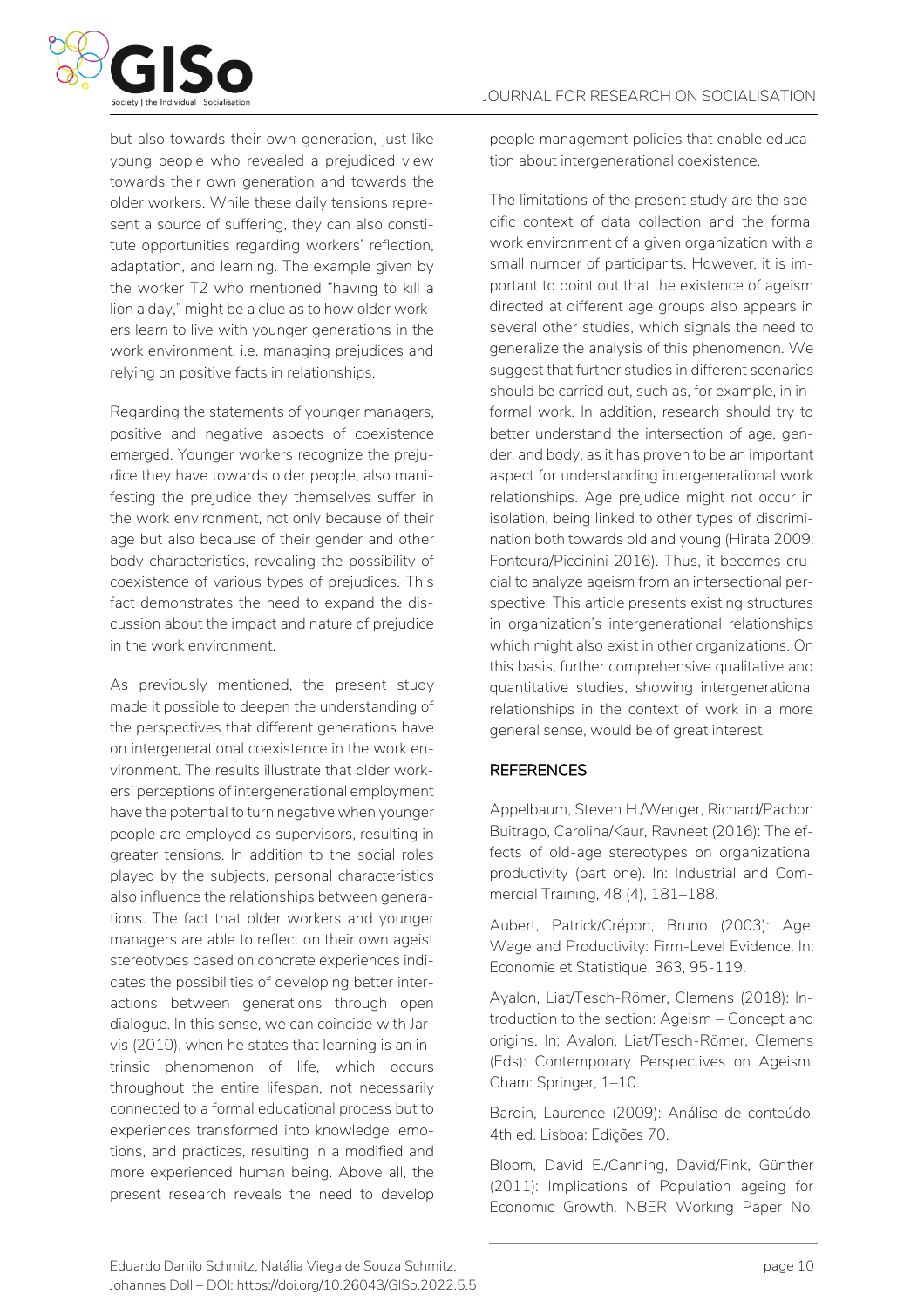

16705. Available at: [https://www.nber.org/pa](https://www.nber.org/papers/w16705#:~:text=Population%20ageing%20will%20tend%20to,the%20rate%20of%20economic%20growth)[pers/w16705#:~:text=Population%20age](https://www.nber.org/papers/w16705#:~:text=Population%20ageing%20will%20tend%20to,the%20rate%20of%20economic%20growth)[ing%20will%20tend%20to,the%20rate%20of](https://www.nber.org/papers/w16705#:~:text=Population%20ageing%20will%20tend%20to,the%20rate%20of%20economic%20growth) [%20economic%20growth](https://www.nber.org/papers/w16705#:~:text=Population%20ageing%20will%20tend%20to,the%20rate%20of%20economic%20growth) (January 5, 2022).

Brooke, Libby/Taylor, Philipe (2005): Older workers and employment: managing age relations. In: Aging and Society, 25 (3), 415–429.

Brum, Argemiro (1998): Desenvolvimento Econômico Brasileiro. 19ª ed. Petrópolis: Vozes.

Bryson, Alex/Forth, John/Gray, Helen/Stokes, Lucy (2020): Does Employing Older Workers Affect Workplace Performance? In: Industrial Relations, 59, 532–562.

Buaes, Caroline Stumpf (2012): Sobre a construção de conhecimentos: uma experiência de educação financeira com mulheres idosas em um contexto popular. Dissertation. Porto Alegre: UFRGS/PPGEDU.

Butler, Robert Neil (1969): Age-ism: Another Form of Bigotry. In: The Gerontologist, 9 (4), 243– 246.

Calzavara, Martina/Battini, Daria/Bogataj, David/Sgarbossa, Fabio/Zennaro, Ilenia (2020): Ageing workforce management in manufacturing systems: state of the art and future research agenda. In: International Journal of Production Research, 58 (3), 729–747.

Collins, Mary/Hair, Joseph F. Jr./Rocco, Tonette S. (2009): The older-worker—younger-supervisor dyad: A test of the Reverse Pygmalion effect. In: Human Resource Development Quarterly, 20 (1), 21–41.

Cepellos, Vanessa M./Tonelli, Maria J. (2017): Envelhecimento profissional: percepções e práticas de gestão da idade. In: Reach Magazine (Electronics), 24 (1), 4–21.

Countryman, Cheryl A. (2016): Stereotype Threat and Work Attitudes of Older Workers. Dissertation. Minneapolis: Walden University. Available at: [https://scholarworks.wal](https://scholarworks.waldenu.edu/dissertations/2475/)[denu.edu/dissertations/2475/](https://scholarworks.waldenu.edu/dissertations/2475/) (June 16, 2020).

Cros, Jay (2011): Informal Learning: Rediscovering the Natural Pathways That Inspire Innovation and Performance. Hoboken: John Wiley and Sons.

Cuddy, Ami J. C./Fiske, Susan T. (2002): Doddering but dear: Process, content, and function in stereotyping of older person. In: Nelson, Todd D. (Ed). Ageism: Stereotyping and Prejudice Against Older Persons. Cambridge: Bradford Books, 3–26.

Dennis, Helen/Thomas, Kathryn (2007): Ageism in the workplace. In: Generations, 31 (1), 84–89.

DIEESE (2021): Perfil das pessoas com 60 anos e mais. Available at: [https://www.di](https://www.dieese.org.br/outraspublicacoes/2021/graficoPerfil60AnosMais.html)[eese.org.br/outraspublicacoes/2021/grafi](https://www.dieese.org.br/outraspublicacoes/2021/graficoPerfil60AnosMais.html)[coPerfil60AnosMais.html](https://www.dieese.org.br/outraspublicacoes/2021/graficoPerfil60AnosMais.html) (February 13, 2022).

Fasbender, Ulrike (2016): Stereotype, prejudice and discrimination toward older workers: A wind of change? In: Burke, Ronald J./Cooper, Cary L./Antoniou, Alexander-Stamatios (Eds.): The Aging Workforce: Individual, Organizational and Societal Challenges. London: Emerald Publishing, 159–184.

Fontoura, Daniele dos Santos/Piccinini, Valmiria (2016): A Casa e o Hotel: o reprodutivo e o produtivo na configuração do mercado de trabalho no Setor Hoteleiro Brasileiro e Português. IV Brazilian Congress of Organizational Studies. Porto Alegre, Brazil, October 19 – 21, 2016 .

Giardino, Andrea/Bruno, Vinícius/Wall, Amanda (2018): Mesmo aposentados, 21% dos idosos continuam trabalhando, revela pesquisa CNDL/SPC Brasil. Available at[: https://www.spc](https://www.spcbrasil.org.br/wpimprensa/wp-content/uploads/2018/12/release_idosos_vida_profissional_dezembro_2018.pdf)[brasil.org.br/wpimprensa/wp-content/up](https://www.spcbrasil.org.br/wpimprensa/wp-content/uploads/2018/12/release_idosos_vida_profissional_dezembro_2018.pdf)[loads/2018/12/release\\_idosos\\_vida\\_profissional](https://www.spcbrasil.org.br/wpimprensa/wp-content/uploads/2018/12/release_idosos_vida_profissional_dezembro_2018.pdf) [\\_dezembro\\_2018.pdf](https://www.spcbrasil.org.br/wpimprensa/wp-content/uploads/2018/12/release_idosos_vida_profissional_dezembro_2018.pdf) (December 14, 2020).

Gibson, Kevin J./Zerbe, Wilfried J./Franken, Robert E (1993): The influence of rater and rate age on judgments of work-related attributes. In: Journal of Psychology, 127, 271–280.

Gordon, Pamela Ann (2018): Age Diversity in the Workplace. In: Aquino, Carlos/Robertson, Robert (Eds): Diversity and Inclusion in the Global Workplace. Cham: Palgrave Macmillan.

Grandl, Stefan Alexander (2016): Differences in the Perception of Young Compared to Old Managers. Dissertation. Lisbon: Universitas Catholica Lusitana. Available at: [https://reposito](https://repositorio.ucp.pt/bitstream/10400.14/22758/1/152115023%20Stefan%20Grandl%20W%20NEW%20PDFA.pdf)[rio.ucp.pt/bit-](https://repositorio.ucp.pt/bitstream/10400.14/22758/1/152115023%20Stefan%20Grandl%20W%20NEW%20PDFA.pdf)

[stream/10400.14/22758/1/152115023%20St](https://repositorio.ucp.pt/bitstream/10400.14/22758/1/152115023%20Stefan%20Grandl%20W%20NEW%20PDFA.pdf) [efan%20Grandl%20W%20NEW%20PDFA.pd](https://repositorio.ucp.pt/bitstream/10400.14/22758/1/152115023%20Stefan%20Grandl%20W%20NEW%20PDFA.pdf) [f](https://repositorio.ucp.pt/bitstream/10400.14/22758/1/152115023%20Stefan%20Grandl%20W%20NEW%20PDFA.pdf) (April 2, 2020).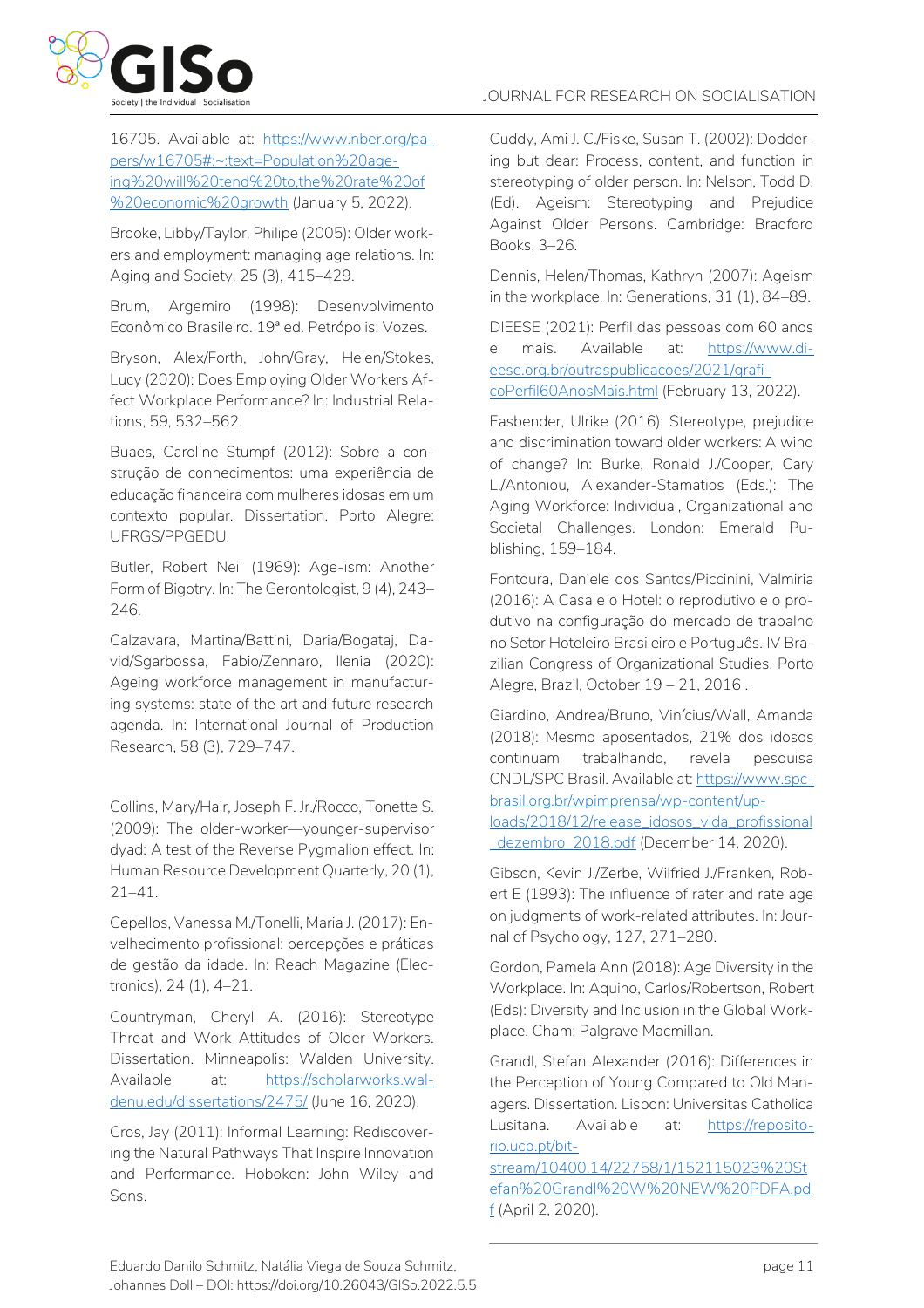

Henkens, Kène (2005): Stereotyping older workers and retirement: the managers' point of view. In: Canadian Journal on Aging, 24 (4), 353–366.

Hirata, Helena (2009): A precarização e a divisão internacional e sexual do trabalho. In: Sociologies, 11 (21), 24–41.

Hirsch, Peter Buell (2020): Follow the dancing meme: intergenerational relations in the workplace. In: Journal of Business Strategy, 41 (3), 67– 71.

Horwitz, Sujin K./Horwitz, Irvin B. (2007): The Effects of Team Diversity on Team Outcomes: A Meta-Analytic Review of Team Demography. In: Journal of Management, 33 (6), 987–1015.

IBGE: Séries históricas e estatísticas. Available at: [https://seriesestatisti-](https://seriesestatisticas.ibge.gov.br/lista_tema.aspx?no=10&op=0)

[cas.ibge.gov.br/lista\\_tema.aspx?no=10&op=0](https://seriesestatisticas.ibge.gov.br/lista_tema.aspx?no=10&op=0) (March 15, 2022)

IPEA (2018): Carta de conjuntura, nr 39 — 2˚ trimestre de 2018. Available at: [https://www.ipea.gov.br/portal/images/sto](https://www.ipea.gov.br/portal/images/stories/PDFs/conjuntura/180622_cc_39_secao_mercado_trabalho.pdf)[ries/PDFs/conjuntura/180622\\_cc\\_39\\_se](https://www.ipea.gov.br/portal/images/stories/PDFs/conjuntura/180622_cc_39_secao_mercado_trabalho.pdf)[cao\\_mercado\\_trabalho.pdf](https://www.ipea.gov.br/portal/images/stories/PDFs/conjuntura/180622_cc_39_secao_mercado_trabalho.pdf) (March 12, 2022).

Jarvis, Peter (2010): Adult Education and Lifelong Learning: Theory and Praxis. 4th ed. London: Routledge.

King, Eden/Finkelstein, Lisa/Thomas, Courtney/Corrington, Abby (2019): Generational differences at work are small. Thinking they're big affects our behavior. In: Harvard Business Review, 1 May, available at: [https://hbr.org/2019/08/generational-differ](https://hbr.org/2019/08/generational-differences-at-work-are-small-thinking-theyre-big-affects-our-behavior)[ences-at-work-are-small-thinking-theyre-big](https://hbr.org/2019/08/generational-differences-at-work-are-small-thinking-theyre-big-affects-our-behavior)[affects-our-behavior](https://hbr.org/2019/08/generational-differences-at-work-are-small-thinking-theyre-big-affects-our-behavior) (February 18, 2020).

Lallemand, Thierry/Rycx, François (2009): Are Older Workers Harmful for Firm Productivity? In: De Economist, 157 (3), 273–292.

Lawrence, Barbara S. (1987): An organizational theory of age effects. In: Research in the Sociology of Organizations, 5, 37–71.

Martin, John P. (2018): Live Longer, Work Longer: The Changing Nature of the Labour Market for Older Workers in OECD Countries. Available at at SSRN: <https://ssrn.com/abstract=3177386> or <http://dx.doi.org/10.2139/ssrn.3177386> (January 10, 2021).

Minayo, Maria Cecília de Souza (2014): O desafio do conhecimento: pesquisa qualitativa em saúde. 14th ed. São Paulo: Hucitec.

Naegele, Laura/De Tavernier, Wouter/Hess, Moritz (2018): Work environment and the origin of ageism. In: Ayalon, Liat/Tesch-Römer, Clemens (Eds.): Contemporary Perspectives on Ageism. Cham: Springer, 73–90.

Neri, Anita L. (2005): Palavras-chave em Gerontologia. 2nd ed. Campinas: Editora Alínea.

Newton, Becci/Hurstfield, Jennifer/Miller, Linda/Bates Peter (2005): Training a mixed-age workforce: practical tips and guidance. Brighton: Department for Work and Pensions, Institute for Employment Studies.

Ng, Thomas W. H./Feldman, Daniel C. (2012): Evaluating six common stereotypes about older workers with meta-analytical data. In: Personnel Psychology, 65 (4), 821–858.

OECD (2021): Pensions at a Glance 2021: OECD and G20 Indicators. Paris: OECD Publishing.

Pereira, Sandra de Oliveira Gomes/Cabral, José Pedro Cabrera (2019): Informalidade e crise do emprego no Brasil. In: Humanidades & Inovação, 6 (18), 92–102.

Pierdoná, Zélia Luiza/Leal, Bruno Bianco (2020): A proteção previdenciária e as reformas implementadas pelas Emendas constitucionais 20/1998, 41/2003 e 103/2019. In: Revista de direito do trabalho e seguridade social, São Paulo, 46 (210), 59–78.

Pinto, Lara Miguel Pereira (2014): Gestão da mão de obra e idade dos trabalhadores: um estudo exploratório. Dissertação (Mestrado em Economia e Gestão de Recursos Humanos). Universidade do Porto: Faculdade de Economia.

Place, Katie R./Vardeman-Winter, Jennifer (2018): Where are the women? An examination of research on women and leadership in public relations. In: Public Relations Review, 44 (1), 165–173.

RAIS (2021): Sumário executivo Ano-base 2020. Ministério da Economia. Available at: [http://pdet.mte.gov.br/images/RAIS/2020/2](http://pdet.mte.gov.br/images/RAIS/2020/2-sum%C3%A1rio_Executivo_RAIS_2020.pdf) [sum%C3%A1rio\\_Executivo\\_RAIS\\_2020.pdf](http://pdet.mte.gov.br/images/RAIS/2020/2-sum%C3%A1rio_Executivo_RAIS_2020.pdf) (March 10, 2022).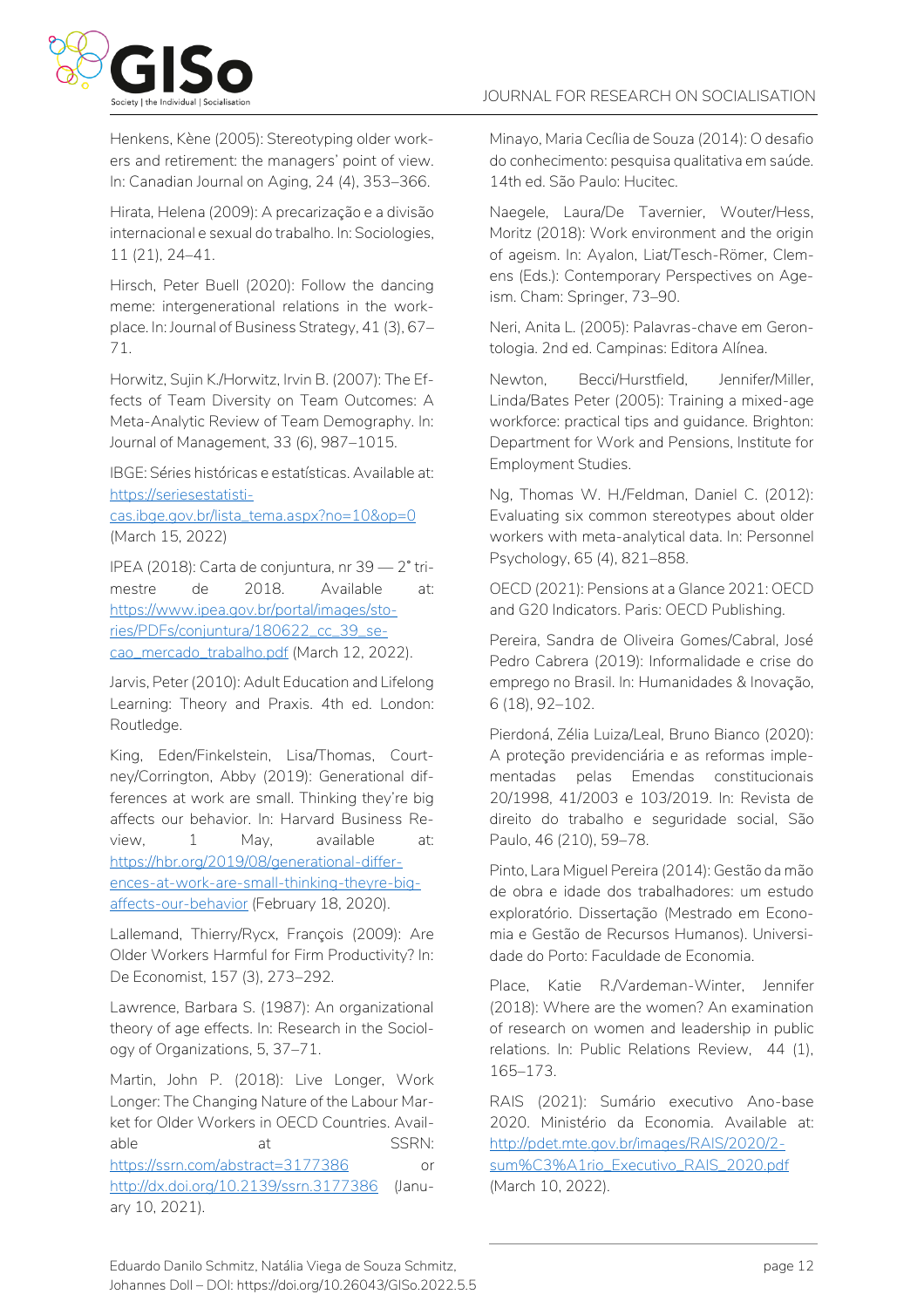

Ramos, Anne Carolina (2011): My grandparents and I: the intergenerational relationships between grandparents and grandchildren from children's perspective. Dissertation. Siegen: University of Siegen.

Ropes, Donald (2013): Intergenerational learning in organizations. In: European Journal of Training and Development, 37 (8), 713–727.

Rozman, Maja/Treven, Sonja/Cancer, Vesna (2016): Stereotypes of older employees compared to younger employees in Slovenian companies. In: Management: Journal of Contemporary Management Issues, 21 (2), 165– 179.

Schmitz, Natália Veiga de Souza (2020): Como idosas do Rio Grande do Sul com problemas financeiros lidam com suas finanças. Master thesis. Porto Alegre: UFRGS/PPGEDU.

Smith, Wanda J./Harrington, K. Vernard (1994): Younger supervisor-older subordinate dyads: a relationship of cooperation or resistance? In: Psychological Reports, 74 (3), 803–812.

Sobrino-De Toro, Ignacio/Labrador-Fernández, Jesús/De Nicolás, Víctor L. (2019): Generational Diversity in the Workplace: Psychological Empowerment and Flexibility in Spanish Companies. In: Frontiers in Psychology, 10, article 1953.

Tavares, Márcia Fernandes (2015): Trabalho e Longevidade. Como o novo regime demográfico vai mudar a gestão das pessoas e a organização do trabalho. Rio de Janeiro: Qualitymark Editora.

Taylor Philip E./Walker, Alan (1994): The Aging Workforce: Employers' Attitudes towards Older People. In: Work, Employment and Society, 8 (4), 569–591.

Truxillo, Donald M./Cadiz, David M./Rineer, Jennifer R./Zaniboni, Sara/Fraccaroli, Franco A. (2012): A lifespan perspective on job design: fitting the worker to the job to promote job satisfaction, engagement, and performance. In: Organizational Psychology Review, 2 (4), 340– 360.

Warr, Peter (2001): Age and work behavior: physical attributes, cognitive abilities, knowledge, personality traits and motives. In: Cooper, Cary L./Robertson, Ivan T. (Eds.): International Review of Industrial and Organizational Psychology, 16, 1–36.

Van Dalen, Hendrik P./Henkens, Kène/Schippers, Joop (2010): Productivity of older workers: perceptions of employers and employees. In: Population and Development Review, 36 (2), 309– 330.

Van Dalen, Hendrik P./Henkens, Kène (2020): Do stereotypes about older workers change? A panel study on changing attitudes of managers. In: International Journal of Manpower, 41 (5), 535–550.

von Hippel, Courtney/Kalokerinos, Elise/Henry, Julie (2013): Stereotype Threat Among Older Employees: Relationship with Job Attitudes and Turnover Intentions. In: Psychology and Aging, 28 (1), 17–27.

WHO (2017): The Global strategy and action plan on aging and health. World Health Organization. Available at: [https://www.who.int/publi](https://www.who.int/publications/i/item/9789241513500)[cations/i/item/9789241513500](https://www.who.int/publications/i/item/9789241513500) (March 18, 2022).

Yin, Robert K. (2015): Estudo de caso: planejamento e métodos. 5th ed. Porto Alegre: Bookman.